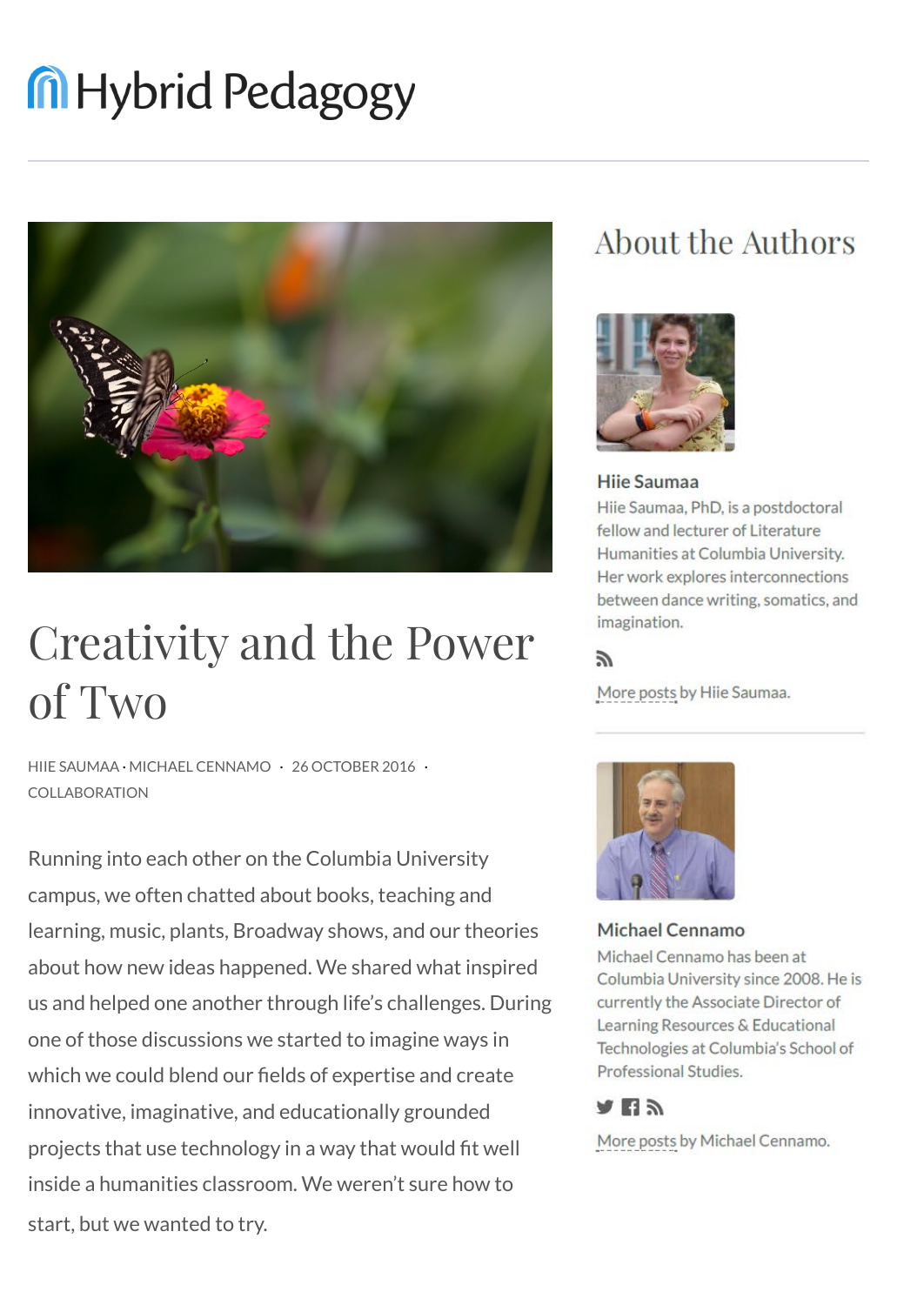### **Hiie**

For years, I did not see a place for technology in my classroom: I was teaching writing and literature seminars, where the focus was on discussing texts and ideas or students' own writing. I had shied away from using technology in my classrooms also because I had not encountered meaningful, motivating assignments that involved technology during my own years as a student. However, in 2014, watching my group of nineteen students during class breaks, I saw that they were more connected to their iPhones than to one another. I got an idea for strengthening the community of the class by trying to make something together. I wanted to include more activities that tap into students' creativity and imagination. Could technology carve a space for projects that allow students to think and express themselves both creatively and critically and do so collaboratively?

In my search for more creativity, I was inspired by a different field — my training in sensory-based dance modalities, or dance somatics. In my movement classes, I include time for both choreographed moves and free dance. For self-expressive movement to occur, the space needs to be non-judgmental. My work in movement modalities has inspired me to view my students' education more holistically – to allow their different skills and strengths to be seen.

I wanted to explore writing — to break out from only assigning academic essays or reading responses. Writing is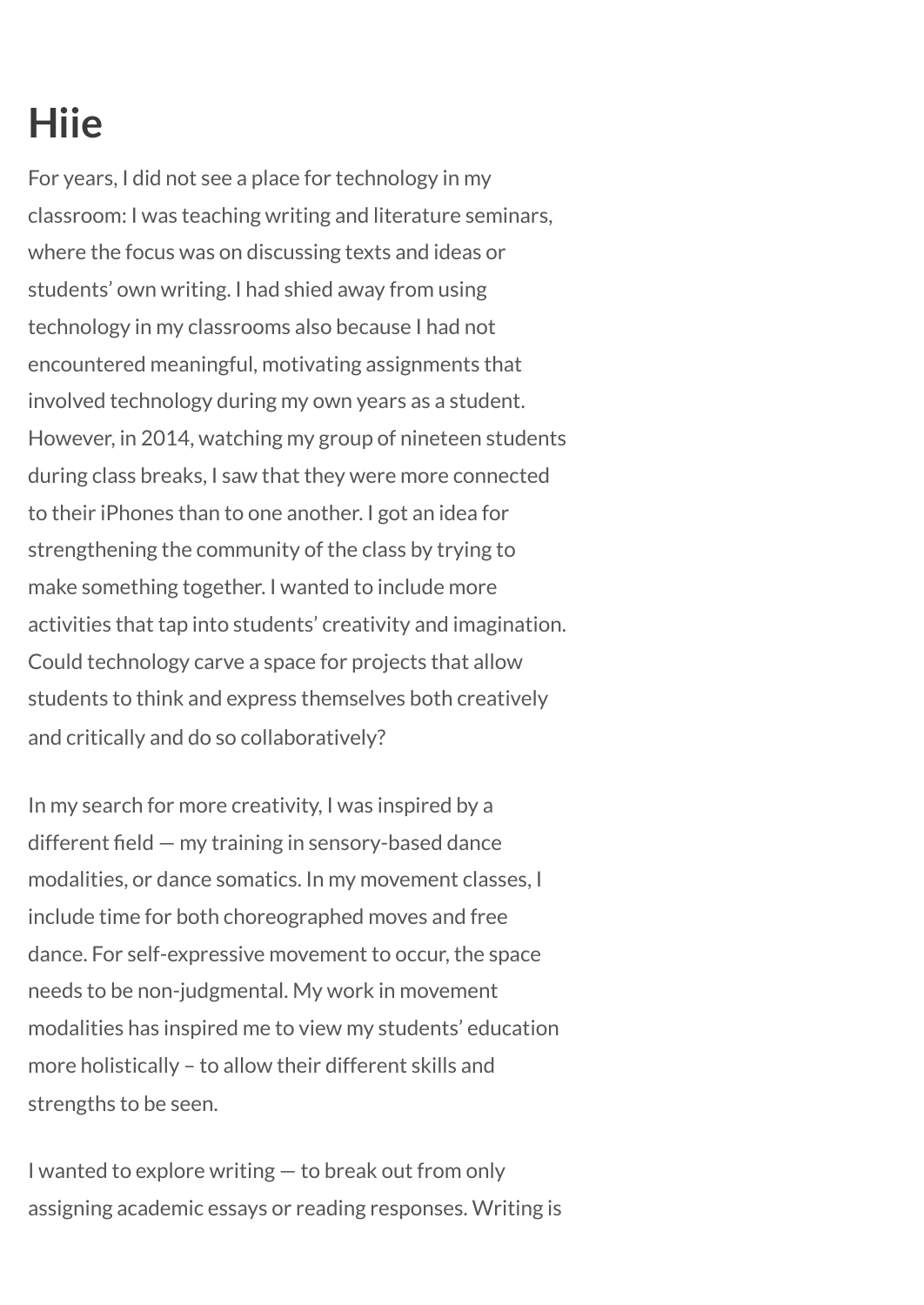such a potentially magical and transformative ground. Why not use other ways to write? I did not intend to do away with the academic essay — I wanted to incorporate other writing experiences. With my two sections of Literature Humanities, altogether 44 individuals, I saw an immediate potential for creative synergy: these two groups were covering the same material and could immediately serve both as creators and audiences for one another. I envisioned giving each student a chance to engage with the course texts by having a firsthand encounter with concepts such as speakerly voice, rhythm, meter, plot, and themes key concerns that they had been discussing in the texts of the Western canon. Creative assignments could also extend student learning outside of the classroom and allow them to explore their campus setting or their city in light of what they were reading in class.

### **Michael**

Because each teacher is so different, I think about my work as something where I can simultaneously follow a set of rules but at the same time be flexible. I see a classroom the same way I see a song or poem — it adheres to a certain structure, but it is also its own thing entirely. If I can clearly see where the limitations are, my creativity can be more focused.

I wanted to work on these ideas with classrooms of students, and teachers willing to experiment with those ideas and strategies. A lot is at stake for a teacher, as they are ultimately accountable for the outcomes of the course. Hiie's decision to risk something prompted me to equally risk. I choose to be an equal investor in the class's success.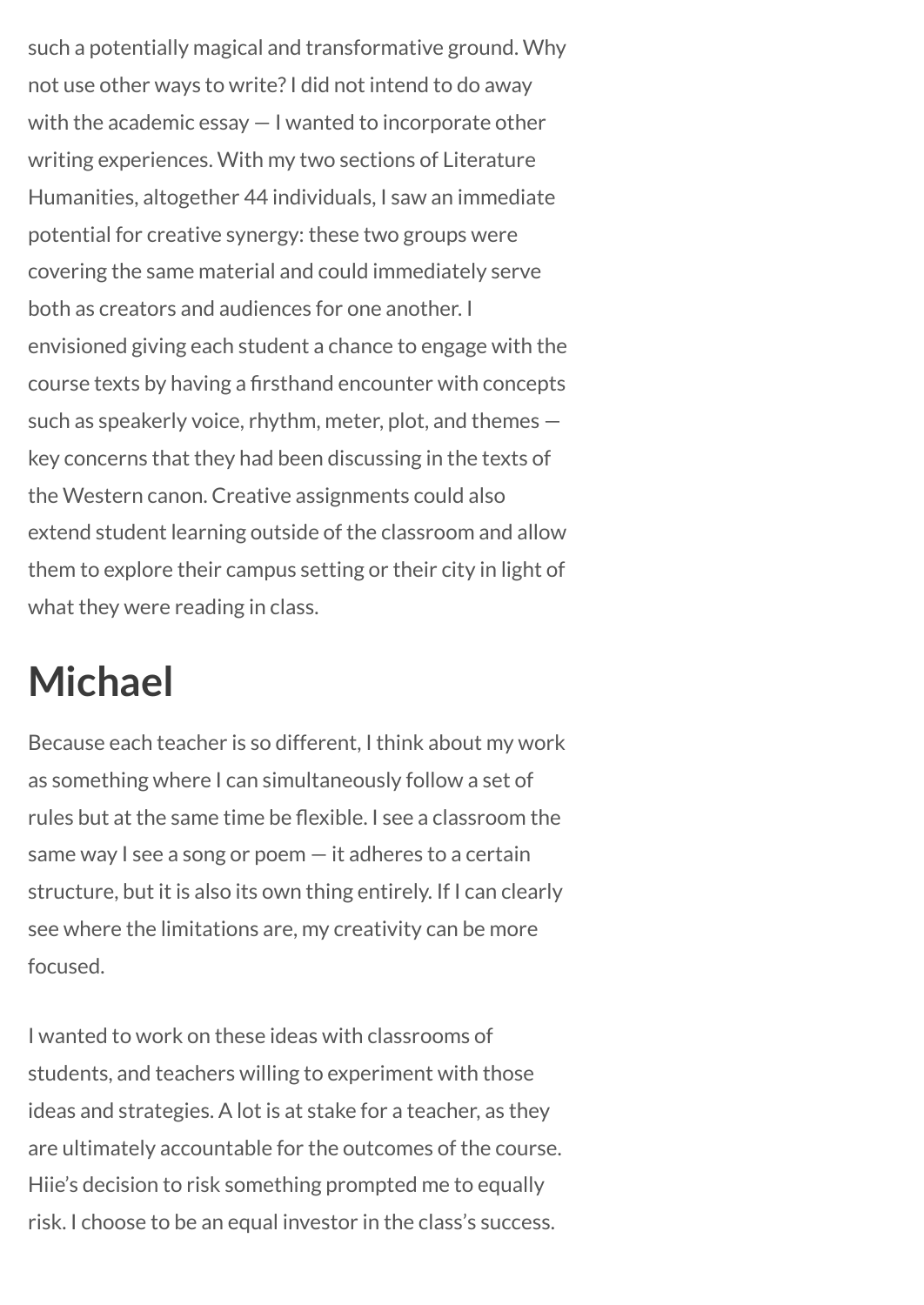Hiie wanted her students to be creators rather than consumers. These were students studying literature being technically proficient was not a prerequisite. She wanted her students to work together; I therefore had to construct an environment conducive to community and collaboration.

We embarked on our quest for course goals by asking questions: If you had your druthers, how would you envision your "perfect classroom"? What do you want your students to go away with knowing? What do you want your students to be better able to do? The idea was that if we could "think backwards" and first understand what the goals were for the course, it would be much easier for us to visualize what a good outcome would look like. When we could see the outcome, it would become much easier for us to think about how we could assess that outcome. With an assessment strategy in place, it was then easier to think about the activities that we would want students to engage in. And then, only then, would we think about the technological tools to fit the activity. We wanted students to think, work, discuss, and create together — to teach each other and to learn from each other.

Do students even want to work together? If students were now expected to work together before and after class would it frustrate them? Would group work create extra issues or problems? How would group work be graded? How would we know that everyone was contributing their fair share? We knew that if we were going to introduce technology and group work into the classroom, we were going to have to articulate their importance, and express to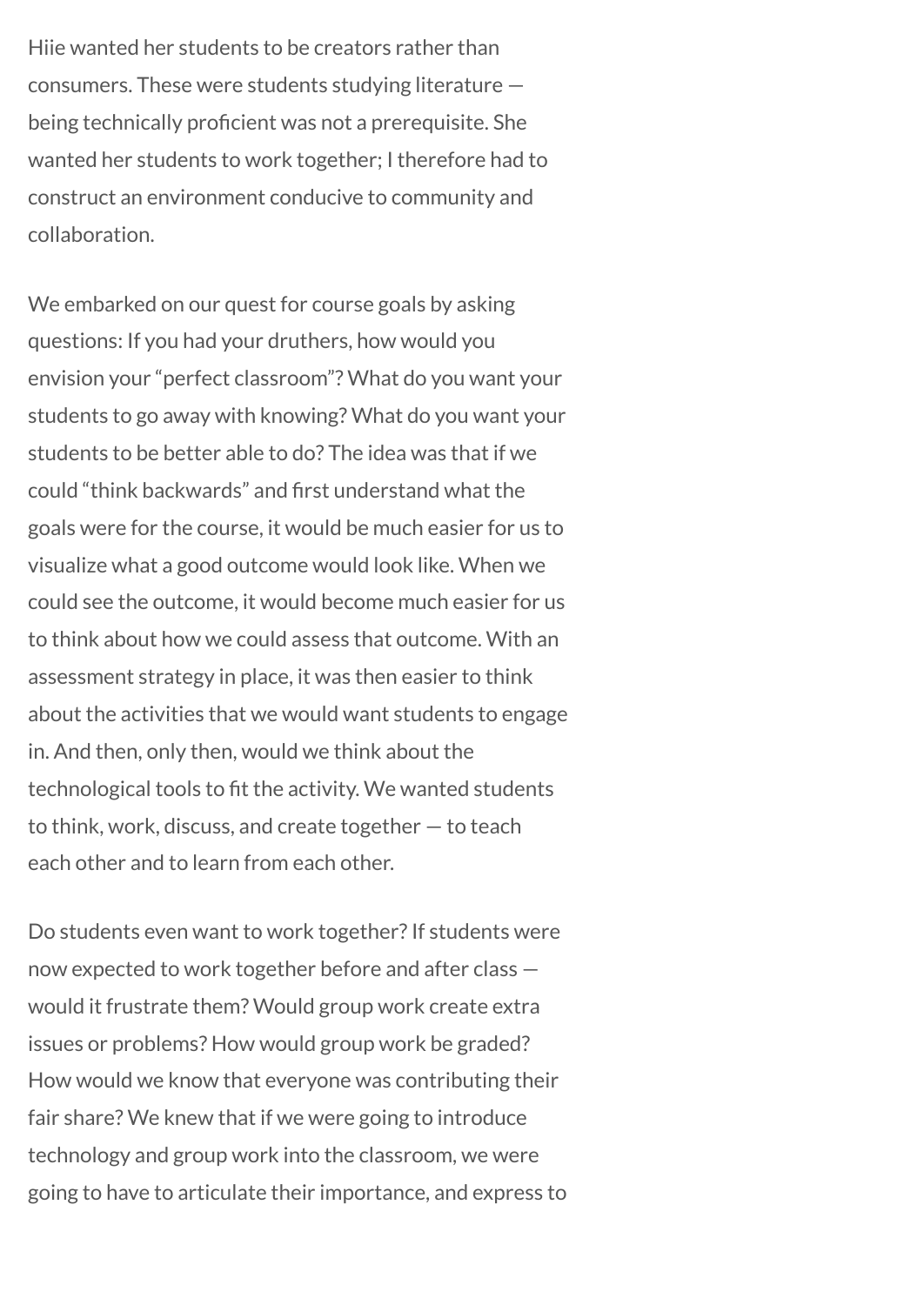students that working together and helping each other, as a community, would reap many more rewards than working individually.

What are the components of a "classroom community?" Why should students come together as a community, and if they choose to, what do they need from each other? If students need to be able to risk and trust each other in order to bring out their best, how do we ensure that this happens, in both our online and face-to-face environments? How can everyone in the course be a teacher of some kind? How can the work, rather than just being another assignment, be an opportunity for creativity, expression, learning, and most importantly, growth?

### **Our Projects**

A teacher-centric classroom leaves little room for working together, teaching each other, and the risk that comes with true community. We strove to build a space where the presence of everyone — teacher, technologist, and student — would be known, felt, and respected. We aimed to create a student-centric experience, facilitated and orchestrated by an instructor, with technology as a tool to aid in the creative process.

We undertook two projects in two consecutive years of a required first-year "great books" course: a collaborative epic poem in [WikiScholars](https://www.wikischolars.columbia.edu/) and a multi-genre newsletter using [LucidPress.](https://www.lucidpress.com/pages/usecase/education)

In the long-form poetry project, or "[Our Epic](http://ourepic.wikischolars.columbia.edu/)," each group of 4–5 students came up with 40 lines of original poetry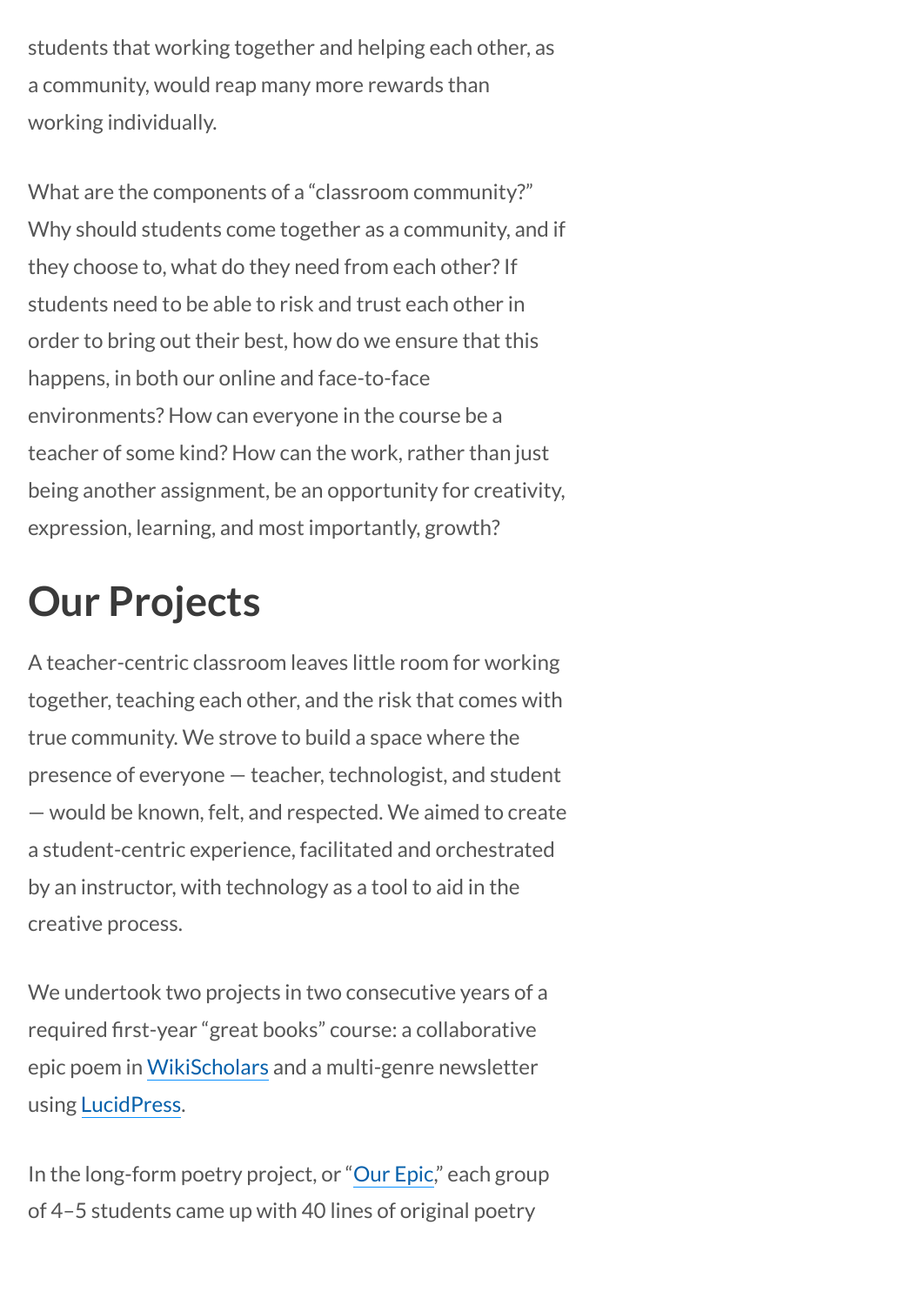that echoed the themes and ideas of our course readings. The students chose the setting, the plot, and the characters of the poem. They chose how to begin, develop, and conclude the actions in the poem and how to interweave references to the characters, events, or ideas from the books we had discussed in the course. Each group continued the thread from where the previous group left it — each group thus relied on the creative output of the previous group and the entire class had to work together as a cohesive unit for the project to be successful. In the [Newsletter](http://pub.lucidpress.com/90b4b8c8-a923-4079-ae83-1bdea84bba1e/), we asked groups of 4–5 to come up with a written and a visual component that, again, engaged with the ideas from the course material. The visual component could be a video or talk from YouTube or original artwork or series of photos created by students themselves. The written component could be an interview, a review, a story, a poem. Through written and visual means, I wanted my students to find their own creative voices and look at the course materials using their imagination.

Our emphasis was not on training artists, musicians, and poets but encouraging students to use their imaginative and creative faculties, find their own voices, and improve their critical thinking skills. Our measurements for the success of these projects and the criteria for grading students' work were neither typical nor easy to fit into the backward design approach. Hiie has a number of assignments in her course for which she has very clear, measurable criteria — quizzes, academic essays, reading responses, midterm and final exams. The Epic project and the Newsletter were different in this regard. What we wanted to "measure" was creativity, expressiveness, and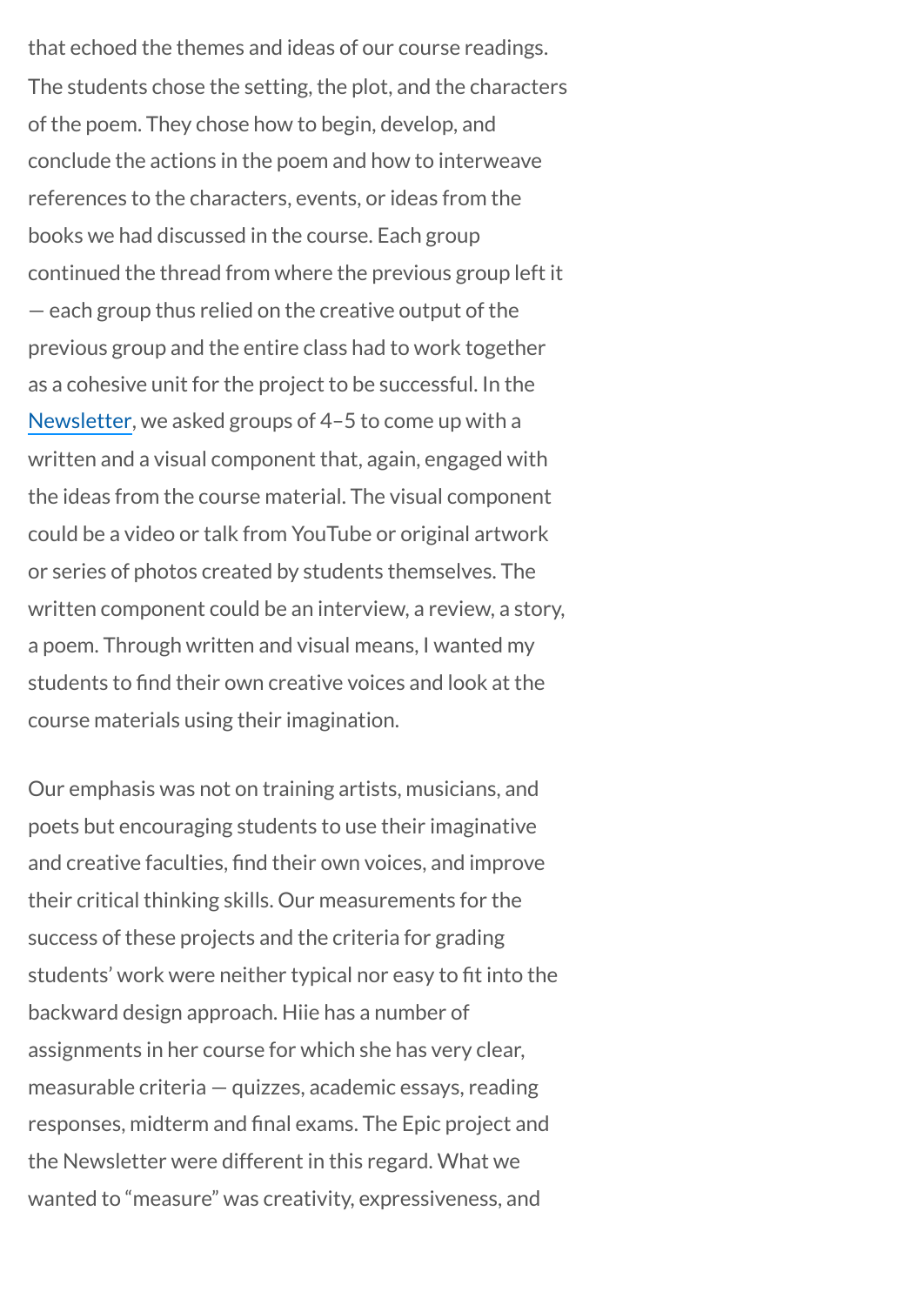imaginative thinking. These were the qualities we wanted to build.

Our work on these projects was in some ways akin to improvisation in the classroom. Improvisation and experimentation are forms in which the outcome is not fixed or certain — they involve a step by step unfolding, "[gifts of the moment](http://hybridpedagogy.org/gifts-of-the-moment/)," as Chris Kreiser puts it, and being in the moment. Creativity asks for an environment that supports taking risks, both on the part of the students and the educator.

Trust was a key component in the students' collaboration in their teams and our work. As Jesse Stommel has noted, "[Learning is always a risk](http://hybridpedagogy.org/trust-agency-connected-learning/). It means, quite literally, opening ourselves to new ideas, new ways of thinking. … It means taking a leap, which is always done better from a sturdy foundation. This foundation depends on trust — trust that the ground will not give way beneath us, trust for teachers, and trust for our fellow learners in a learning community." Can students jump into the creative unknown and be fine with the fact that there are no specific models and prompts? Can they trust one another, can they work together? These projects were designed to let the students explore and grow more independent and daring as thinkers and creators. And for us to grow more daring in embracing experimental teaching and confident in our own creative pedagogical ideas.

The outcomes of both projects were stunning: the richness of students' imaginative engagements with the texts, the range of genres, and the depth and brilliance of their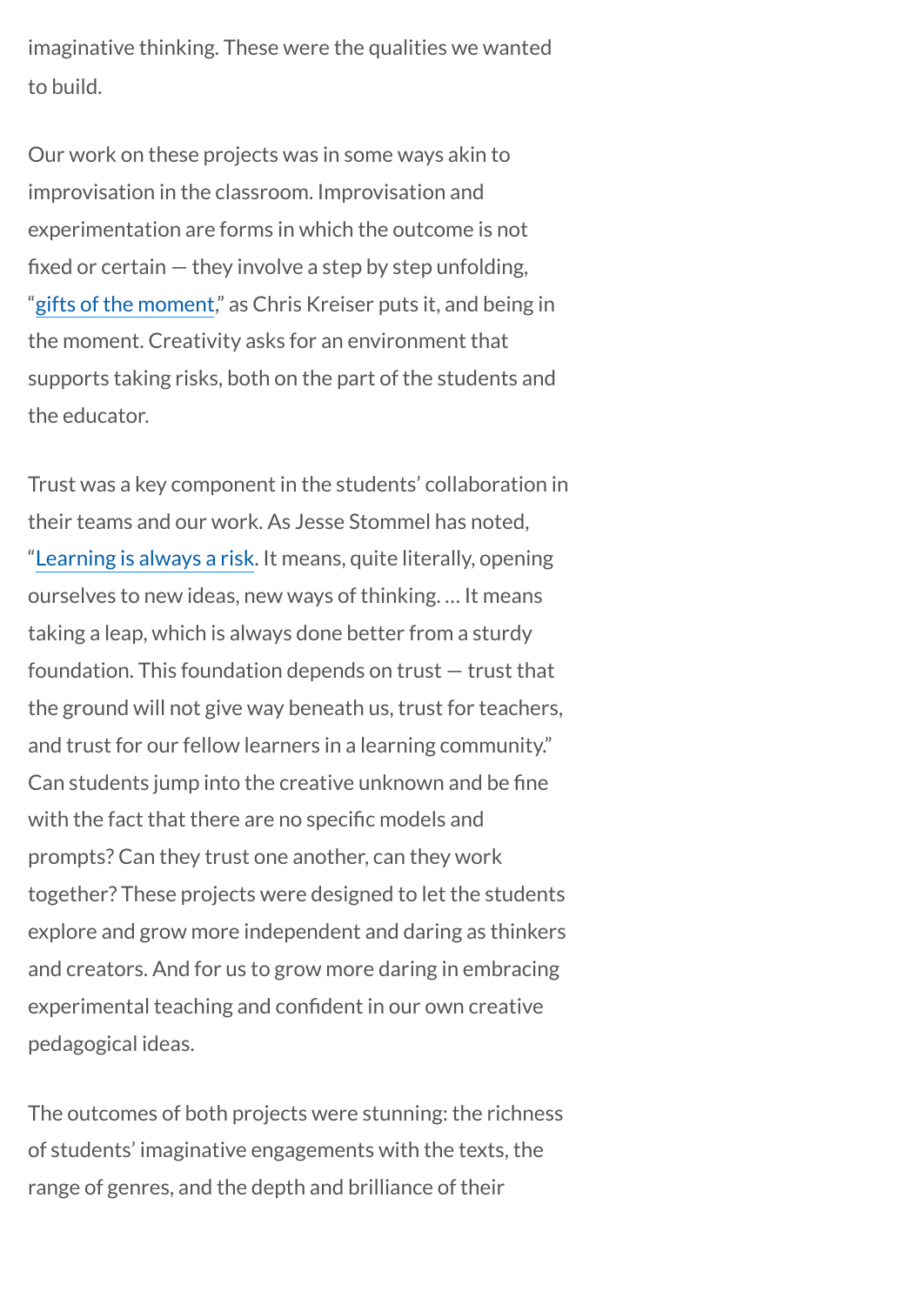insights. For example, one group in the Newsletter project, all males conducted [imaginary interviews](http://pub.lucidpress.com/90b4b8c8-a923-4079-ae83-1bdea84bba1e/#YmAtr.vbM.B8) with female characters from *The Iliad* and *The Odyssey* by Homer, *Medea* by Euripides, and *The Oresteia* by Aeschylus. Their work gave us a new, imaginative understanding of these female characters whose voices are often subdued or presented [one-dimensionally in the literary works. "Metamorphoses](http://pub.lucidpress.com/90b4b8c8-a923-4079-ae83-1bdea84bba1e/#SOPiZiYfFCSI) Rap," inspired by Ovid's *Metamorphoses,* made us all laugh and de-stress in class. Projects where students conducted [interviews with faculty members](http://pub.lucidpress.com/90b4b8c8-a923-4079-ae83-1bdea84bba1e/#8XxtIKZzIv7G) who work on different national literatures in their [original languages](http://pub.lucidpress.com/90b4b8c8-a923-4079-ae83-1bdea84bba1e/#6lwx6s4v-BBQ) added a very valuable dimension of translation and cross-cultural contact to our class discussions. Students' own [artwork](http://pub.lucidpress.com/90b4b8c8-a923-4079-ae83-1bdea84bba1e/#_uJsNeTTOdgp), [videos,](http://pub.lucidpress.com/90b4b8c8-a923-4079-ae83-1bdea84bba1e/#DT5D~PZG3rHe) and [trailers](http://pub.lucidpress.com/90b4b8c8-a923-4079-ae83-1bdea84bba1e/#vmxr-C2BWkDv) were not only breathtaking but also showed the students as original interpreters of ancient texts.

What did the students themselves think of these collaborative projects? From feedback at the end of both projects, we saw that students had found effective ways to collaborate and divide the tasks. They relied on a blend of face-to-face meetings and work online, using Facebook, text messages, emails, and Google Docs. The students noted that the projects allowed them to get to know one another better and as a result, the communal bonds grew. One student remarked, "Typically in class discussions it is difficult to get a true sense of their personality, but working in a small group and coordinating parts forced me to interact with classmates in ways I wouldn't normally." Another student observed that the Epic project was interesting because it was a new experience: "I have never taken a class which required me to use multimedia sources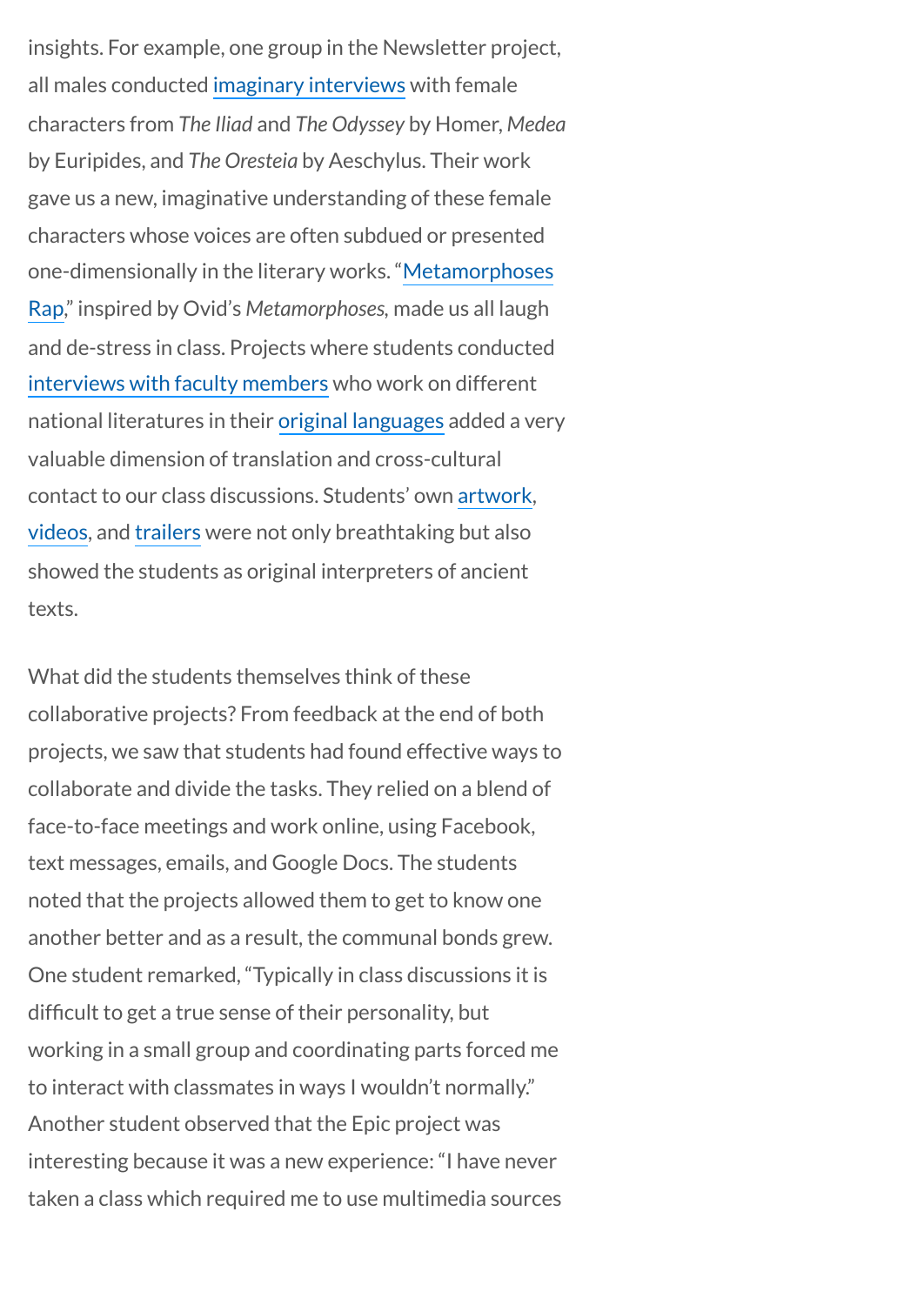(other than basic things like powerpoint and researching online), and it was a fresh idea to work online as a group." One student highlighted the fact that the Epic "exemplified team effort and collaboration in groups, which is a very important life skill" and "the spirit of creative collaboration and inquiry enabled us to establish rapport quickly, and it definitely made me feel closer to the class." Another student pointed out that "[w]hile class discussions reveal the opinions of our classmates, they do not allow us to get to know each other the same way that working together does. … It was great to see the talents of my classmates in settings outside of the classroom."

Both projects increased their knowledge of the materials and allowed them to express that knowledge creatively. One student remarked, "[I]nstead of looking at the works from the perspective of a reader, we had the opportunity to try our hands as writers. Examining the styles and creative elements in works was a new and helpful angle to take that helped deepen my knowledge of the texts." The students repeatedly pointed out that the projects relieved stress over grades and performance. One student mentioned that working on the Newsletter allowed him to present what he had learned and thought about the works through sketches rather than essays: "The time that Columbia's rigorous classes takes up often left me with no time to engage in hobbies that I particular enjoy including sketching. The Newsletter, then, allowed me to do something I enjoyed and subsequently, made me Literature and Humanities experience less stressful and more pleasurable." Another student echoed the sentiment: "Since being in college, I haven't really found the time to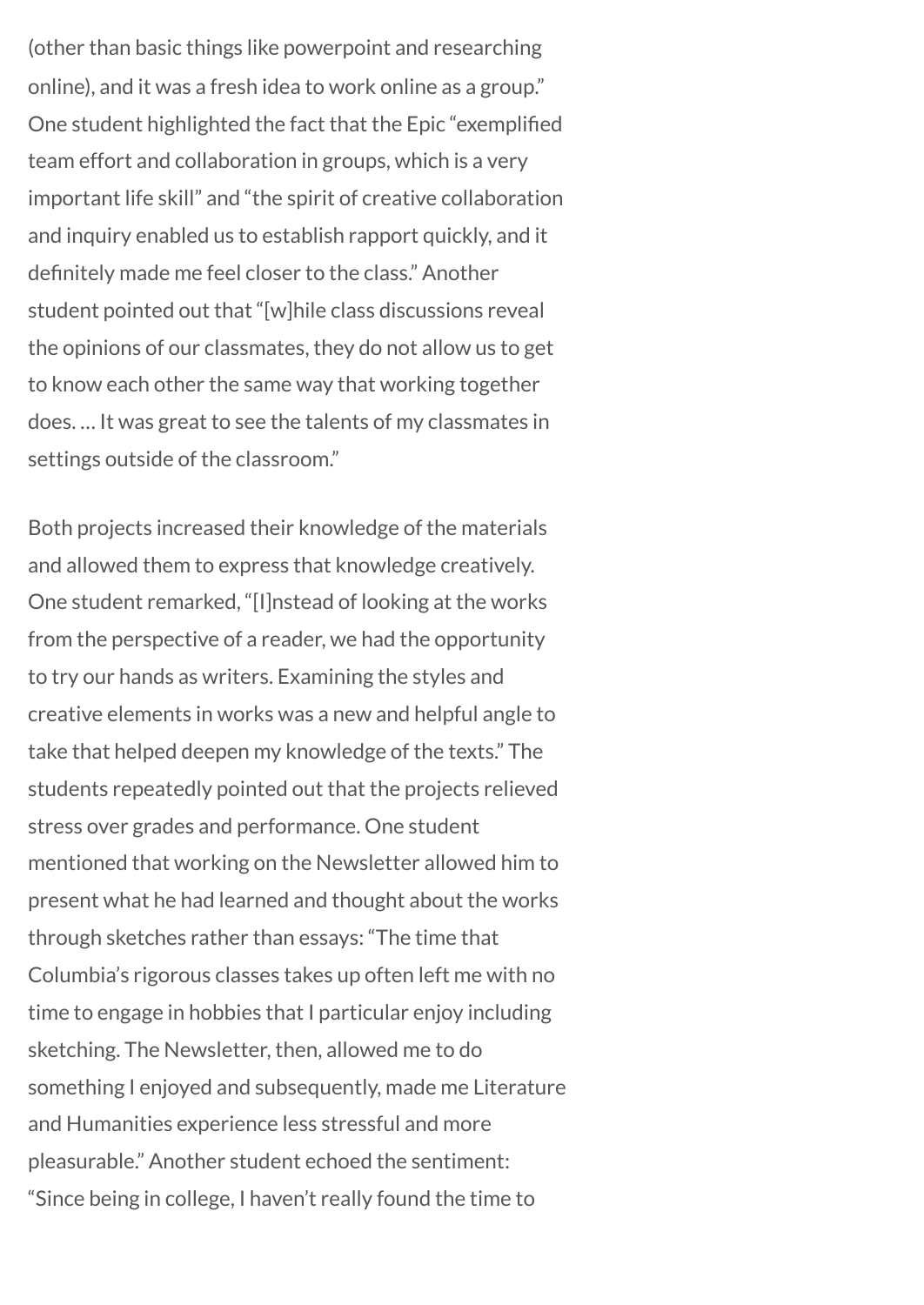indulge in poetry like I used to in high school, so it was nice to be able to use the newsletter as a means of compelling me to delve into an interest of mine that had been waning." Yet another student wrote: "I never expected to make videos for any of my class here at Columbia, but that was a huge interest of mine. It felt great to be able to put my interests into a concrete product."

The students' responses affirmed to us the value of such creative projects. The responses showed that students learned and used skills that are important not just for life but for their lives outside of the classroom: they learned something about working together, creating something together, and appreciating others' input and vision. They saw their fellow classmates as expressive, creative beings. They learned to trust the creative process and take risks, for example by writing in genres and in a voice different from the academic essay with which they are familiar.

### **Teacher and Technologist Collaborating**

What made our collaboration special is that we both brought out certain qualities in each other that we needed help with. This collaboration made us realize that an educational technologist does much more than set up technological tools. We did not have all aspects of the projects figured out before we started. We could dream, envision, and imagine together. Designing, executing, and writing about our joint projects was mutually inspiring. We found in each other a supportive colleague and friend with whom to talk about teaching and educational goals.